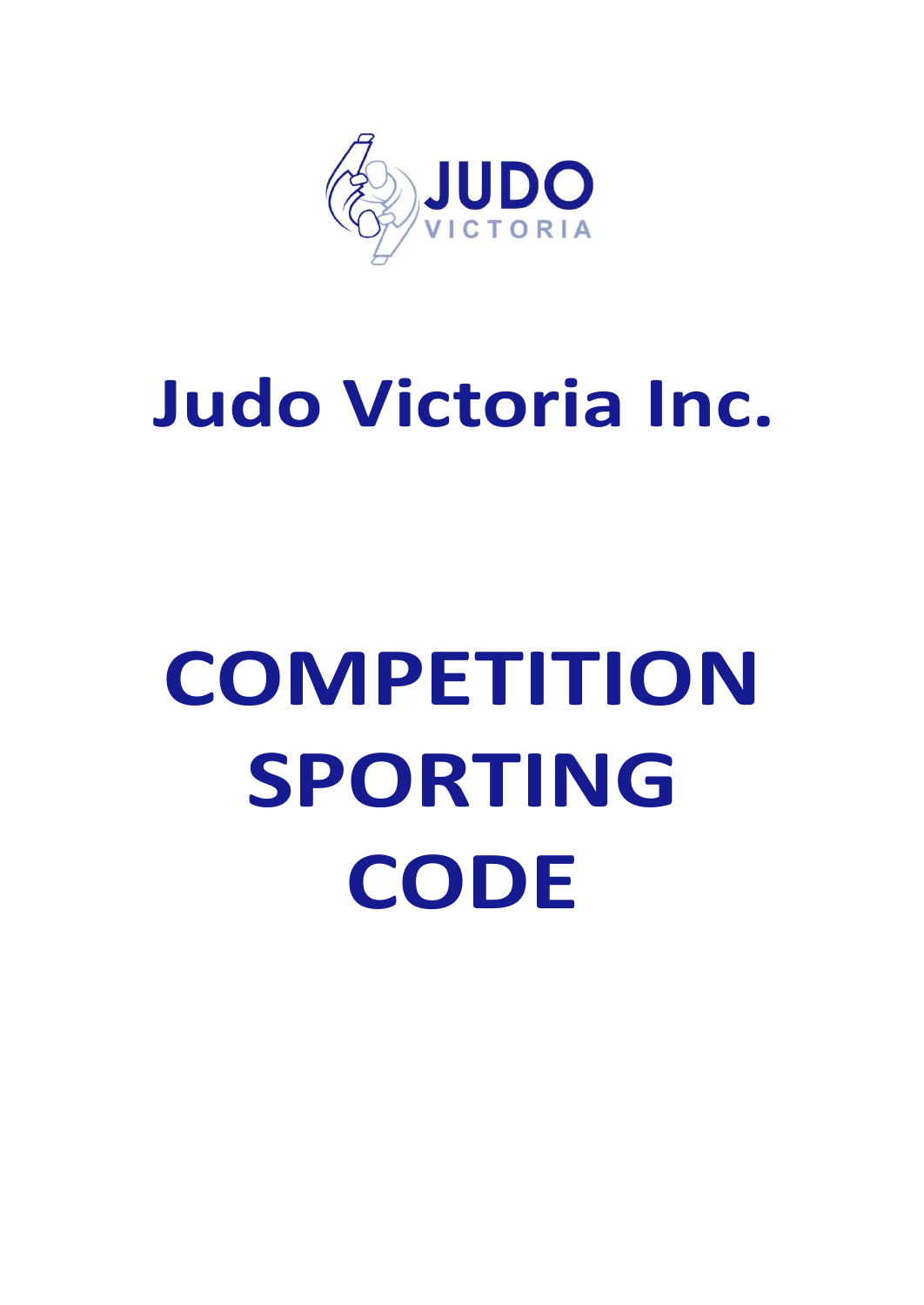## **Edition 13**

| <b>EDITION</b> | <b>DATE</b> | <b>CHANGES</b>                                                                       |
|----------------|-------------|--------------------------------------------------------------------------------------|
| 1              | unknown     | Initial edition                                                                      |
| 11             | 05 07 2017  | Competition level specification, u9 conditions, mat sizes, referee uniform, marshals |
| 12             | 17 03 2019  | New logo and font                                                                    |
|                |             | Adjustment of weight divisions to align with JA requirements Update                  |
|                |             | minimum grade for higher age group entry                                             |
|                |             | Update maximum belt level requirements                                               |
|                |             | Add control of entry to tournament management areas Some                             |
|                |             | formatting corrections                                                               |
| 13             | 05/05/2022  | Revised                                                                              |
|                |             |                                                                                      |
|                |             |                                                                                      |
|                |             |                                                                                      |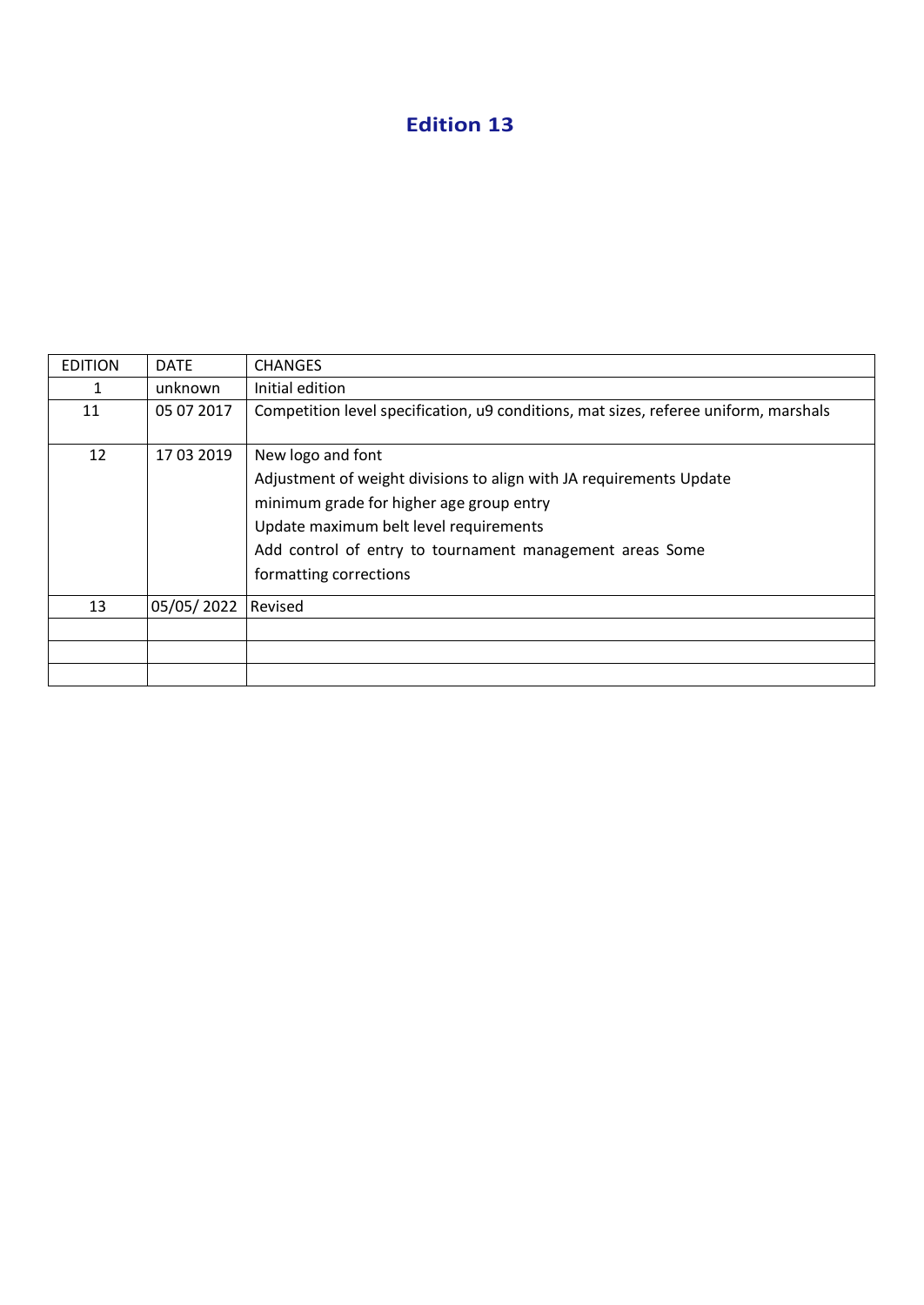## **Contents**

| 2. |                                         |    |
|----|-----------------------------------------|----|
|    |                                         |    |
|    |                                         |    |
|    |                                         |    |
|    |                                         |    |
|    |                                         |    |
| 8. |                                         |    |
|    |                                         |    |
|    |                                         |    |
|    |                                         |    |
|    |                                         |    |
|    |                                         |    |
|    |                                         |    |
|    |                                         |    |
|    |                                         |    |
|    |                                         |    |
|    |                                         |    |
|    | 19. Awards and Ceremonies               | 15 |
|    | 20. Trophies and/or Medal Presentations | 15 |
|    |                                         |    |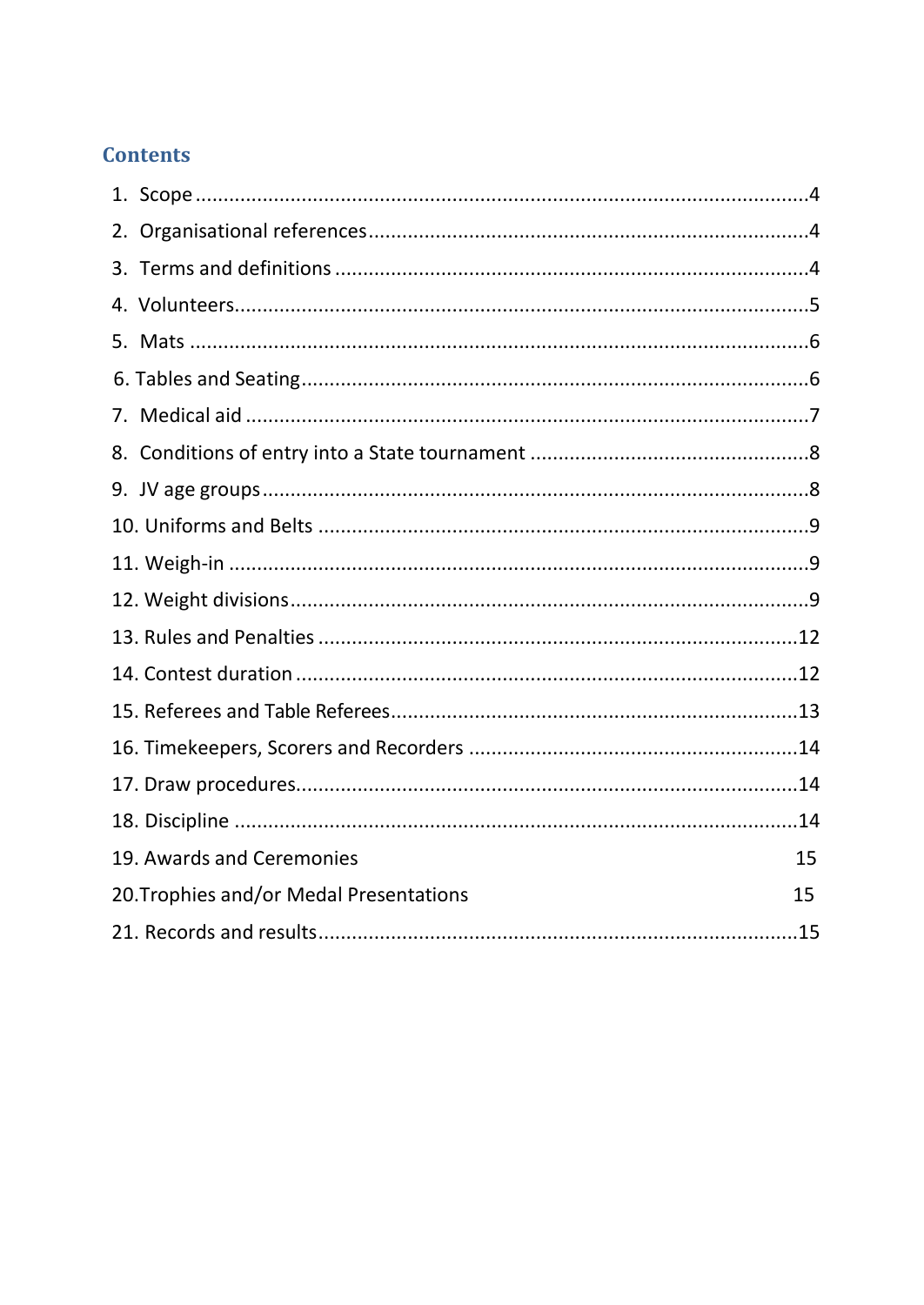## **Judo Victoria Competition Shiai Sporting Code**

## <span id="page-3-0"></span>**1. Scope**

This Shia [Competition] Sporting code applies to all Shiai competitions held under the control or auspices of Judo Victoria.

## <span id="page-3-1"></span>**2. Organisational references**

The following documents are referred to in the text.

IJF Contest Rules:

[https://judovictoria.com.au/wp-content/uploads/2019/06/IJF\\_Referee-Rul-20190605.pdf](https://judovictoria.com.au/wp-content/uploads/2019/06/IJF_Referee-Rul-20190605.pdf)

Jan 2022 IJF Rules Update:

<https://www.ijf.org/news/show/new-olympic-cycle-new-judo-rules>

JA Sporting Code:

[https://www.ausjudo.com.au/\\_files/ugd/ea5ddd\\_bee69f6f6ef6436cba99070986322d89.pdf](https://www.ausjudo.com.au/_files/ugd/ea5ddd_bee69f6f6ef6436cba99070986322d89.pdf)

JA Coaches Code of Behaviour: [page 6]

<https://www.ausjudo.com.au/coach-accreditation>

JVI Junior Competition Rules:

<https://judovictoria.com.au/wp-content/uploads/2020/04/Victorian-Junior-Shiai-Rules-2020.pdf>

Note:

The IJF does not make rules for Juniors [U 15's or below] There may some differences between the JA Junior and JV Junior rules

<https://www.ausjudo.com.au/nolimitsjudo>

## <span id="page-3-2"></span>**3. Terms and definitions**

For the purposes of this document, the terms - Levels of Tournaments

## **"A" Tournament**: International Open (e.g., NES MIO/MIJO)

Run /by JV, but in accordance with JA requirements. The JV Sporting Code only provides general guidance in matters not covered by the JA Sporting Code.

**"B" Tournament**: State Titles and Regular tournaments:

Under control of JV and JV Tournament Committee.

Uses the JV sporting code and State Refereeing policies.

**"C" Tournament**: Club Recreational Tournaments

Run by a club and inviting all other JV clubs to participate. JV will advertise these tournaments so as long as they do not clash with a JV event.

JV has no responsibility for supplying officials or referees or for the running of these events. Note: no grading points are allocated for wins at C Tournaments

## **"D" Tournaments: JV Recreational Tournaments**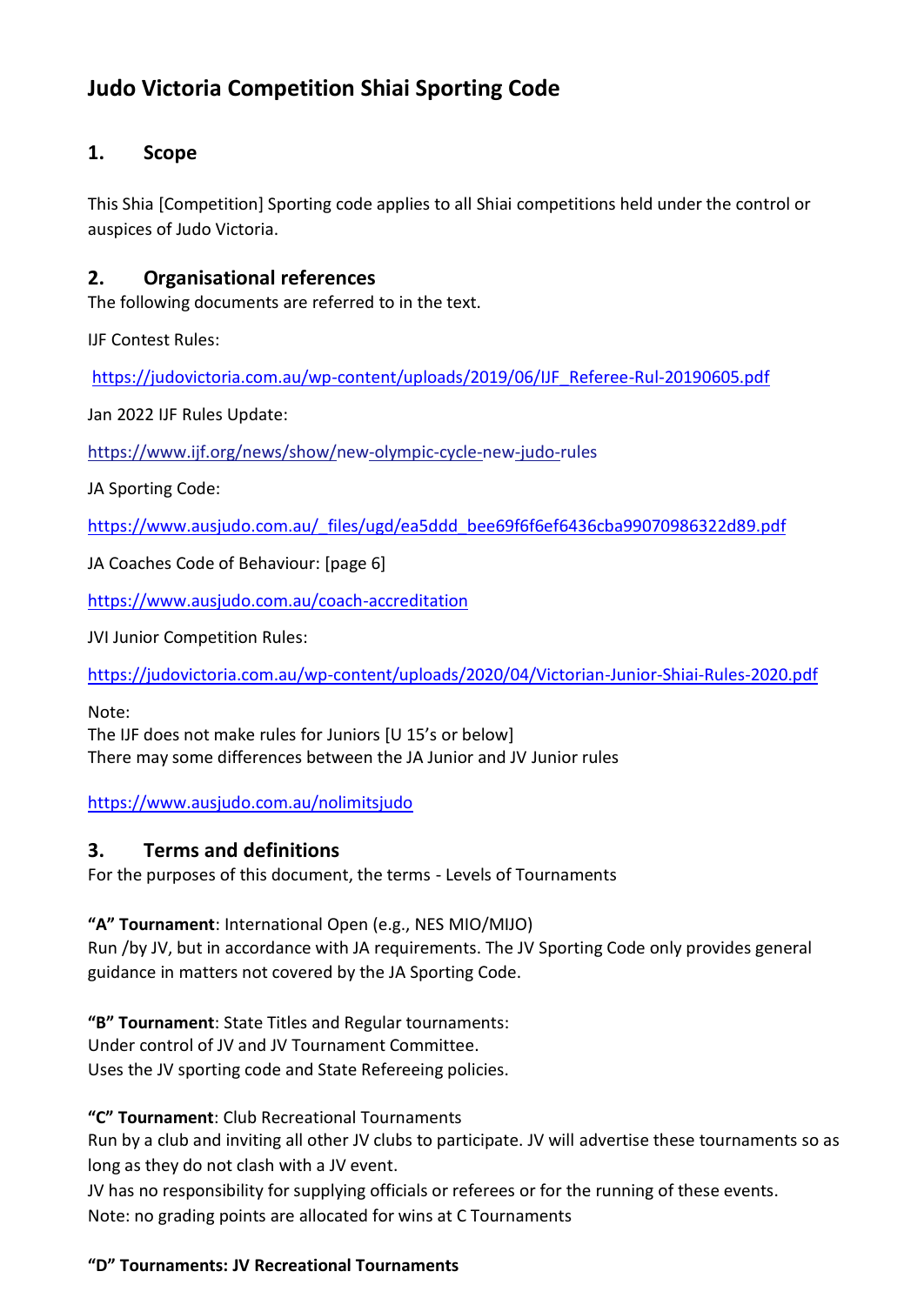JV Tournament Committee will run modified recreational tournaments with modified rules focusing on lower grades and or kyu grades from time to time.

## **"E" Tournament: No Limits Tournaments** – follow the JA No Limits Sporting Code

<https://www.ausjudo.com.au/nolimitsjudo>

**"F"- Team Events**: JV has the power to run Team events. JV has the discretion to apply different rules for team's events.

If there are any gaps in the JV Sporting Code, JV will apply the JA Sporting Code where appropriate.

## <span id="page-4-0"></span>**4. Volunteers**

The Tournament Director is responsible for the induction, training and rostering of volunteers. The Tournament Director is responsible for sourcing, training and coordinating the volunteers. The Tournament Director is responsible for rostering and organising rotations and rest breaks.

JV will establish and maintain a formal recognition program to thank and acknowledge volunteers.

Volunteers will be allocated service points towards gradings.

For any tournament the following volunteers are needed:

- COVID Safe Marshals
- Reception and ticket sales
- Mat Set up team night before and pack away
- Fork Lift operator
- IT and Care System set up
- Catering support
- **Accreditations**
- Weigh Ins Male and Female
- Draw Production and scheduling of fights
- First Aid Team minimum of  $3 \vert 1$  per mat]
- Table Workers including scorers, time keepers and recorders
- Marshals
- Referees
- MC and medal presentation
- Photography and Social Media
- Publishing of results on socials and website
- Pack up mats and equipment

## **Equipment needed**

The Tournament Committee is responsible for ordering and maintaining equipment.

The Tournament Committee should audit the number of medals and consumables at the end of every tournament to ensure that supplies are in place for the next tournament e.g. medals

Equipment needed to run to tournaments includes:

- Mats
- Scales for weigh in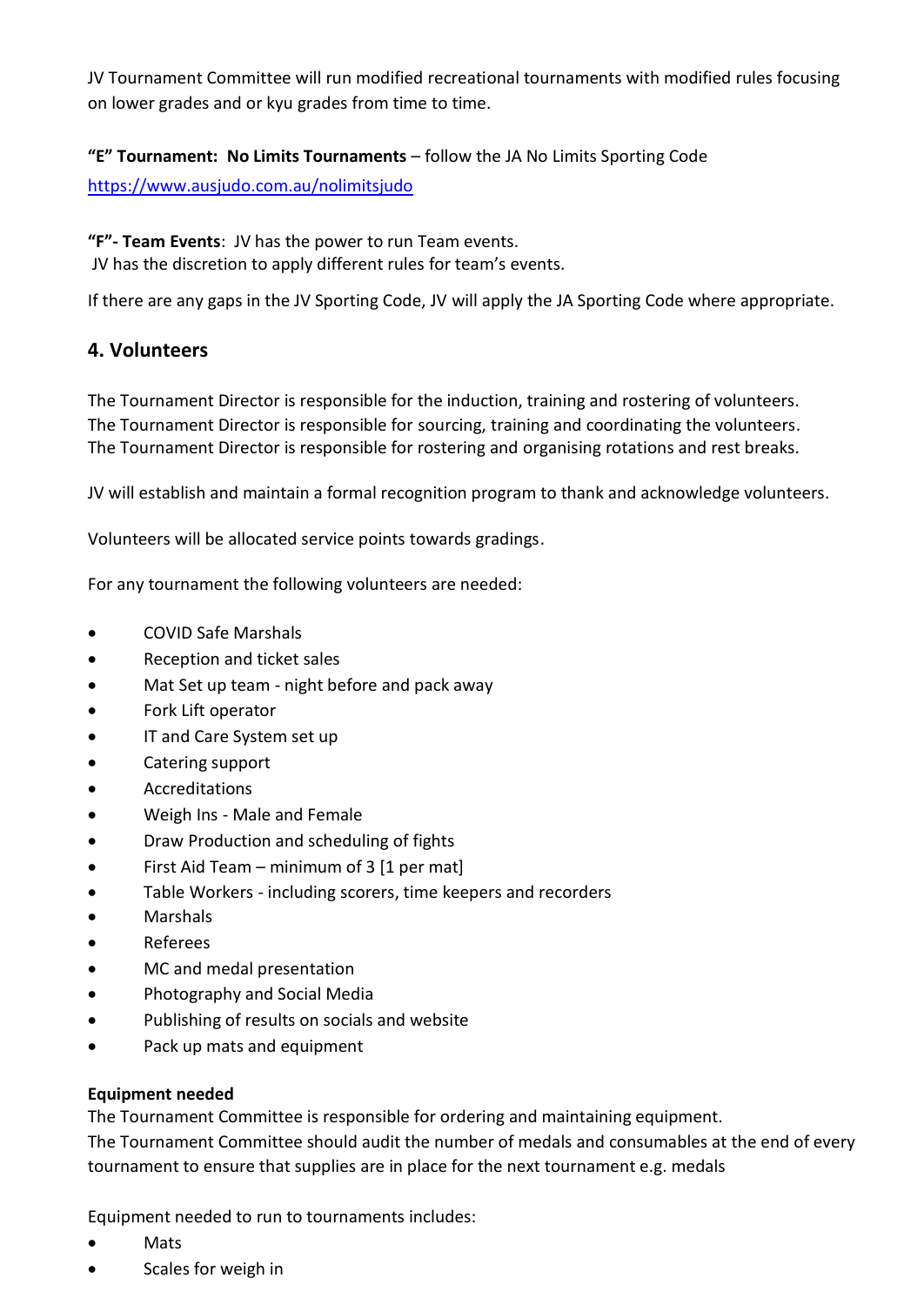- Computers for draw system and server
- Printers
- Television/ monitors
- **Microphones**
- Dias for presentations
- Medals
- Stop watches/timers for manual timing
- First Aid equipment
- Bollards
- Sanitiser and mops to clean mats
- Masks and gloves for people who require
- High Vis vests for volunteers and officials

## <span id="page-5-0"></span>**5. Mats**

Mat size (competition area for different levels of tournaments)

**A** *Tournaments* – run under the JA Sporting Code

Minimum competition area 8m x8 m minimum safety area of 3 metres

## *B Tournaments* –

Minimum contest areas for "B" Tournaments shall be as follows: **Senior men and Women** and Junior Men and Women – minimum 6m x 6m with a minimum safety area of 3m **Cadets** – minimum of 6m x 6m with a minimum safety area of 3 metres **U15** – minimum 5mx5m with a minimum safety area of 3m

**U12 & U9** – minimum 5m X 5m with a minimum safety of 3m

The safety area will be mats of a different colour.

A zone, free of equipment and unauthorised people, of a minimum of 2m shall be maintained around the competition area, and around the official's area. Bollards to mark this area.

The mats for all tournaments should be firm under foot, free of hazardous gaps and adequate for Judo Contests. They should be sanitised in accordance with the JV COVID Safe policy.

The Competition venues should have a small mat area for competitors to warm up.

"**C" Tournaments** Mat size (competition area) for "C" Tournaments is the sole responsibility of the host club.

## <span id="page-5-1"></span>**6. Tables and Seating**

Tables and seating for A and B tournaments must be provided as follows:

One Central Control table with a microphone connected to a public-address system.

One table for the competition draw, large enough to accommodate two notebook PCs, a printer and a router.

One table at male and female weigh-in, large enough to accommodate two chairs.

Tables and chairs behind the various control tables for general administrative purposes such as compiling results.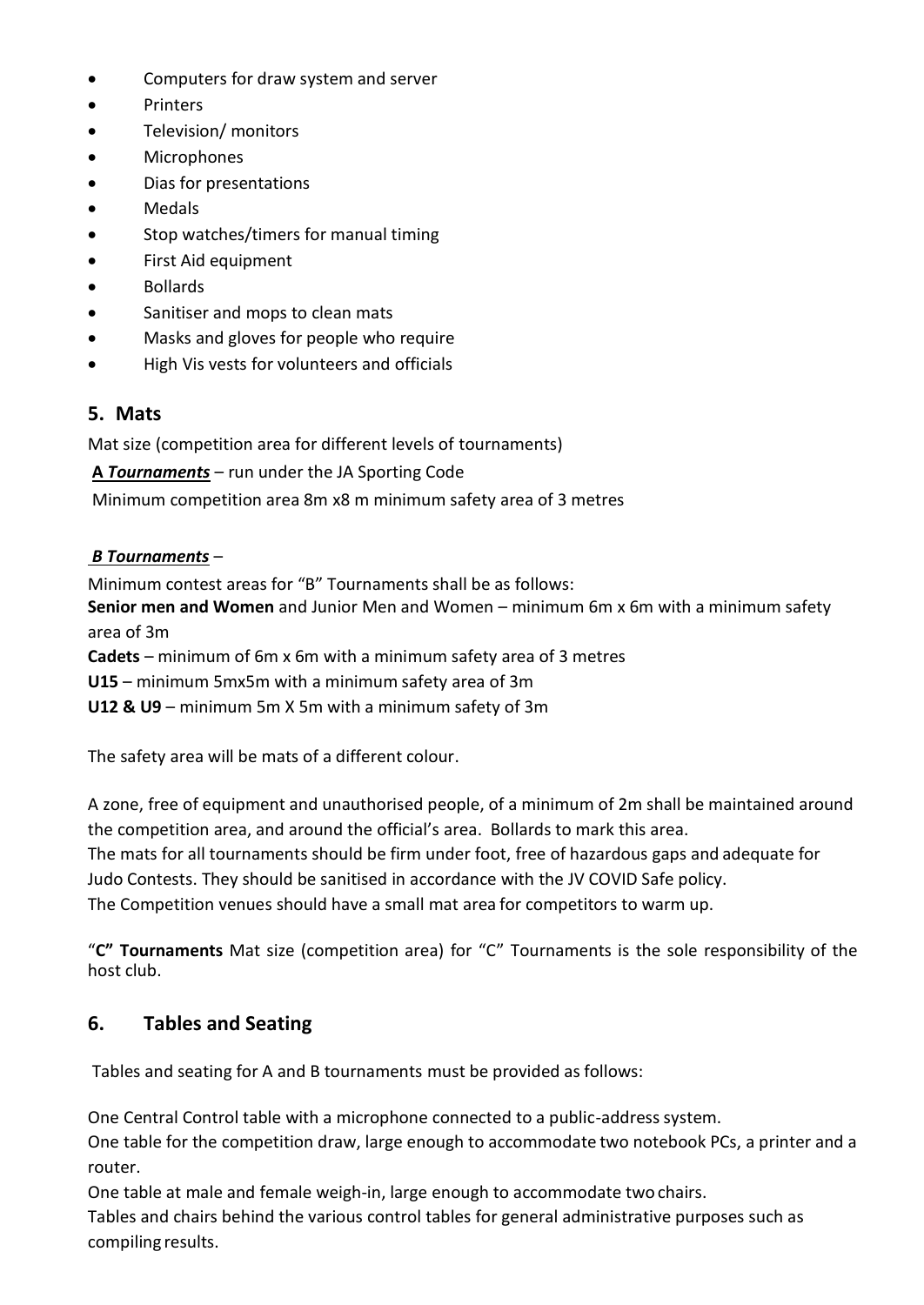One table at the centre of each mat area to accommodate a scoring notebook PC, and space for a manual recording person and time keepers.

In addition, a large scoring monitor shall be provided facing the mat area and a small scoring monitor shall be provided facing the Referees Commission table.

One table at each mat area for the two table referees and the member of the JV Referees Commission, situated alongside the scorer'stable.

Additional chairs for Referees not on the mat.

Table(s) for the medical team should be located in a central position to allow the medical team good visibility of all mats. If there are 4 or 5 mats, 2 or more medical tables will be needed and they should each have good visibility of the mats they are looking after. E.g. a table at the beginning of Mat 1 and end of Mat 4 is not acceptable.

Suitable seating arrangements should be provided for guests and members of the press should they be in attendance.

For U12 and above contests two coaches' chairs are to be placed opposite the official area, for accredited coaches of the players in the competing match. Only coaches of the current bouts are permitted to occupy these chairs.

## <span id="page-6-0"></span>**7. Medical Aid**

At least one qualified medical officer must be in attendance at the medical table at all times during the tournament.

If the medical officer is called away and no qualified person is available to attend the mat, the contest will be stopped.

The medical officers at JV events will be inducted using the JA Medical Manual.

[https://www.ausjudo.com.au/\\_files/ugd/65b733\\_b1e00909b3984dd5bd6bdb90965d9c0c.pdf](https://www.ausjudo.com.au/_files/ugd/65b733_b1e00909b3984dd5bd6bdb90965d9c0c.pdf)

Boys and girls may have unlimited medical treatment.

Competitors, Cadets and older, are not allowed medical treatment with 2 exceptions:

i) For the medic to clean up blood and prevent bleeding. If the Referee has to stop the fight the third time for bleeding from the one location, the player cannot continue.

ii) If the referee suspects head or spinal injuries he/she must call the medic on the mat to assess the injury. The Medic must decide if the player is able to continue.

If a player is concussed, the medic has the final say on whether the player is fit to continue. The coach and the Referee have no say on this.

If a competitor calls for a medic to come onto the mat, they automatically lose the fight.

If a cadet or younger competitor is strangled unconscious, they are not allowed to continue in the competition including other aged divisions that they may be entering.

If a senior or U21 competitor is strangled unconscious, they can continue to compete if they have a clearance from the medical officer.

If they are strangled unconscious for a second time in the same tournament, they cannot continue in any divisions of that tournament.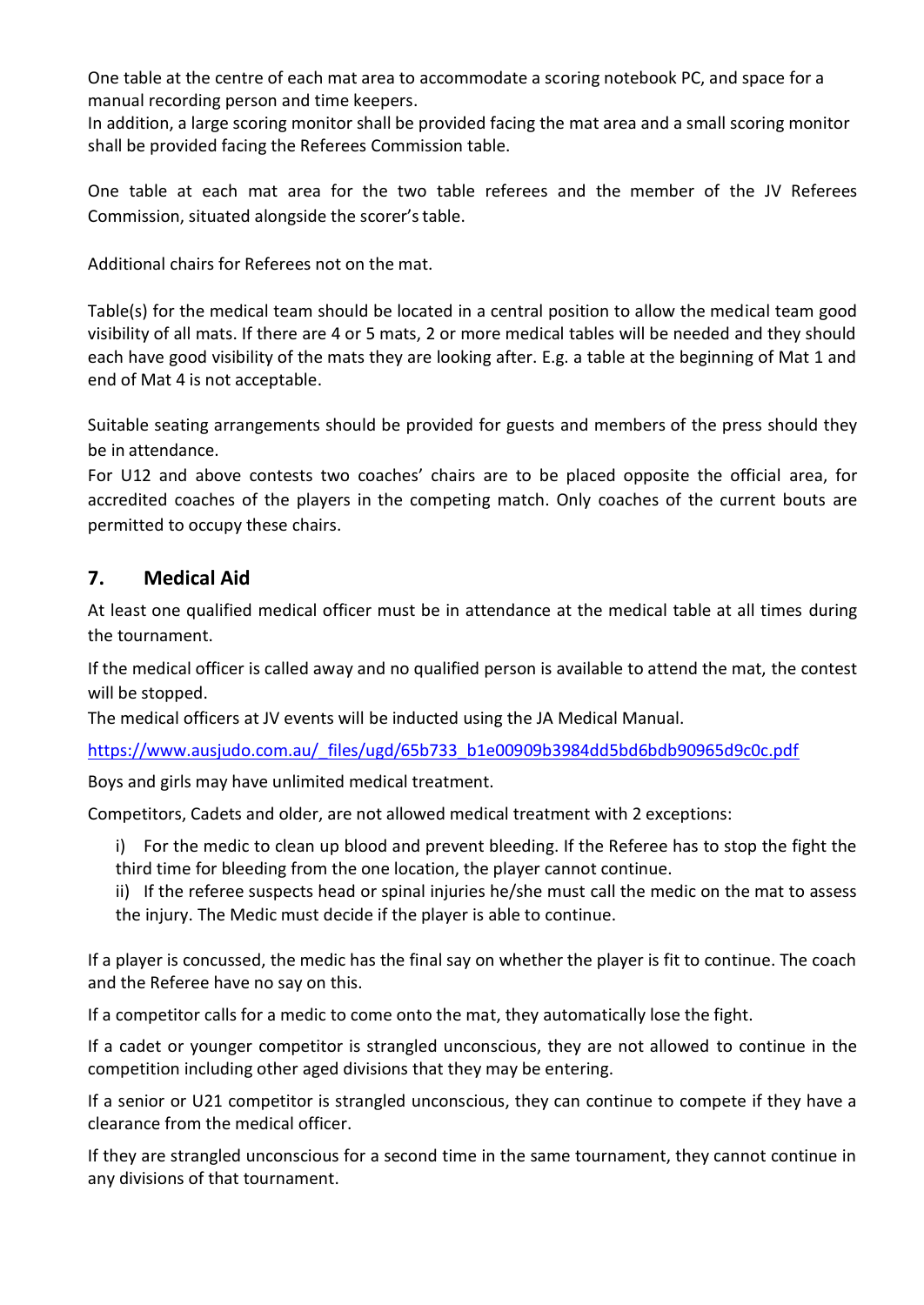## <span id="page-7-0"></span>**8. Conditions of entry into a State tournament**

The closing time for entries will be advertised in the JV tournament notices.

All registered members of Judo Australia or an IJF affiliated member are eligible to compete in a JV tournament with the exception the State Titles which is a closed tournament.

All entrants must be financial with the JV, JA or the relevant IJF body. In additional to the individual being registered and financial, the entrants club must be financial and affiliated with JV or other JA state body or relevant IJF body.

All entries should be done online, allowing time for the registrar to confirm their membership status. In regular JV tournaments, no late entries are accepted.

In the case of MIJO late entries members can pay a late entry fee and register at the weigh in. They must produce proof of membership and financial status.

Contestants may enter only **one weight** division and an Open division **in** an age group.

The Tournament Director may approve situations where competitor may enter more than one weight division in an age group. This is mainly to provide a contest for an entrant who would otherwise not have a contest.

Permission must be obtained from a competitor's parents if present and coach to compete in a weight group outside the 10% margin as stipulated in the draw computer program.

Contestants in the cadet and junior men/junior women's divisions may enter the older age divisions apart from veterans [minimum of 30 years].

In setting up competition pools for U9 and U12 Junior Boys and Girls, the requirement to ensure a reasonable number of bouts for each contestant must take precedence over separation by gender. This means that boys and girls may be in the same competition pool.

Under the Equal Opportunity Act 2010 revised 2022, JV is allowed to run mixed events for boys and girls under the age of 12. As a general rule is there are enough male and female competitors we will run separate divisions.

<https://www.legislation.vic.gov.au/in-force/acts/equal-opportunity-act-2010/024>Section 17

U15 Senior boys and girls are not permitted to compete in Cadet Tournaments where strangles and arm locks are allowed.

JV can arrange for Open Division for all age group to give competitors extra competition experience. Entries to be taken on the day.

## <span id="page-7-1"></span>**9. JV age groups**

The minimum tournament age is 6 years. Ages are defined as the age on December 31 of the calendar year of the tournament. Under 9 Boys and Girls (minimum of 6 years of age and maximum of 8) Junior Boys and Girls (9 years of age and under 12 years of age) Senior Boys and Girls (12 years and under 15 years) Cadets Male and Female (15 years and under18 years) Junior men and Junior women (15 years and under 21 years)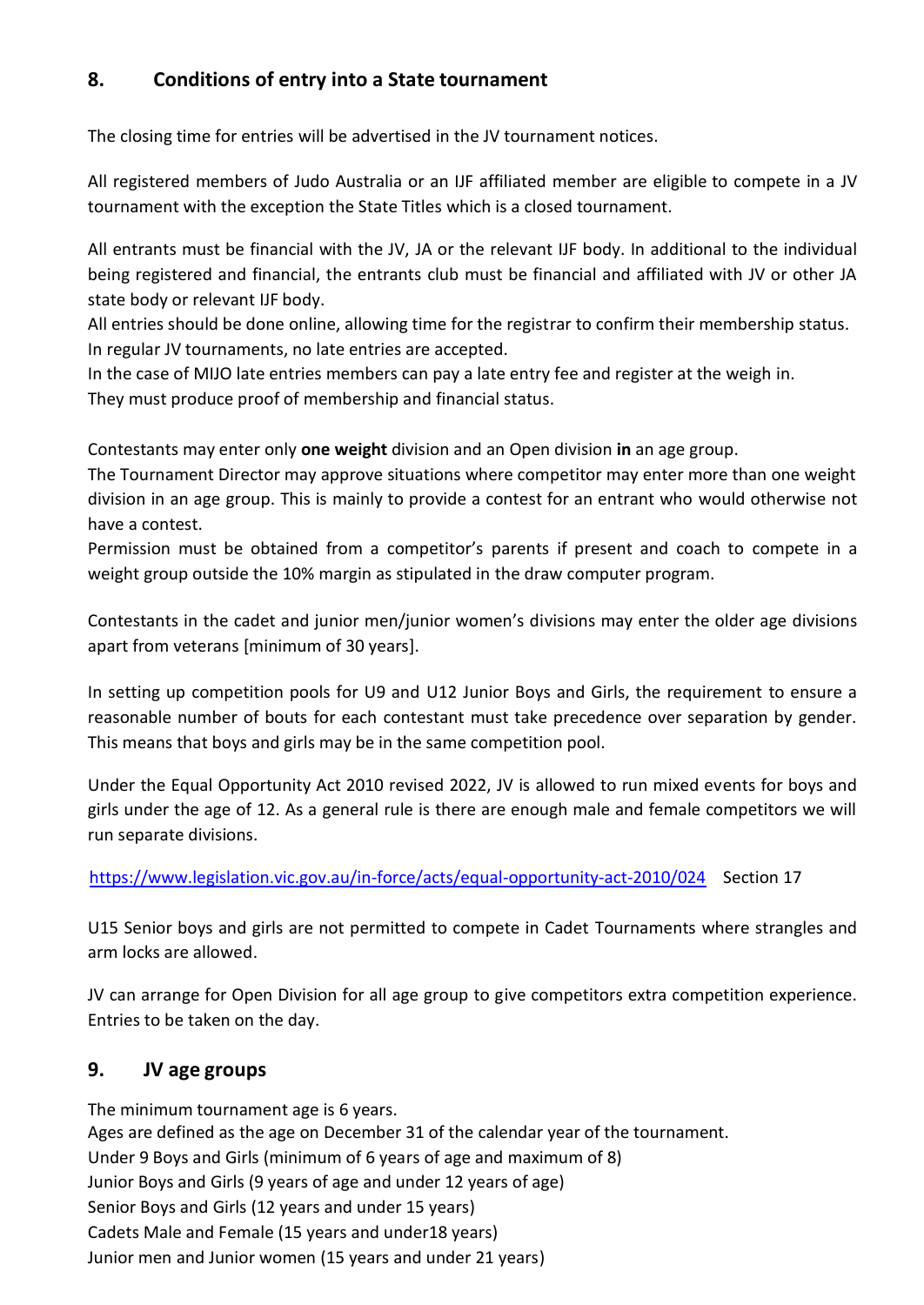Senior men and Senior women (15 years and over) Veteran Men and Veteran Women (30 years and over)

(Veterans divisions may be further divided by age by the Tournament Committee.)

## <span id="page-8-0"></span>**10. Uniforms and Belts**

Competitors Judogi will be of a standard as set down in the JA Sporting Code.

Competitors drawn first will compete in white and cannot wear a blue Gi.

At JV events, competitors below green belt can wear a white gi with a red sash instead of a blue gi. They are not allowed to wear a blue gi with a red or white sash.

At the National Titles and at National Event Series competitions, competitors must have a blue and white gi.

Junior competitors must wear belts as prescribed in the National grading syllabus.

The Australian National back patch and emblem may be worn only by members of the current JA Inc national team. The JVI State Team back patch may be worn only by members of the current JVI State Team.

Clubs or members may apply to JV for permission to display a sponsor's name or logo on the upper part of the judogi sleeve no larger than 25 square centimetres. Any badges/patches worn on the judogi must be of a soft pliable fabric and not interfere with an opponent's grip.

## <span id="page-8-1"></span>**11. Weigh-in**

Ideally there should be 2 sets of scales in each weigh in room. One for testing weight and one for official weigh in only.

 Competitors will be allowed to check their weight as many times as they wish before the official weigh-in time. During the official weigh in time, competitors are not to test their weight on the official scales.

During the official weigh-in time a competitor may only step onto the official scales once. The official weight will be recorded and signed by the weigh in officials.

Competitors may weigh-in wearing judogi pants. Competitors will be allowed 100 grams to allow for the weight of the pants.

## <span id="page-8-2"></span>**12. Weight divisions**

JV competitions shall be contested only in the age and weight divisions shown in this code, however JVI reserves the right to amend/amalgamate these weight divisions from time to time as required.

Senior Men Over 100Kg Over 90Kg up to and including 100Kg Over 81Kg up to and including 90Kg Over 73Kg up to and including 81Kg Over 66Kg up to and including 73Kg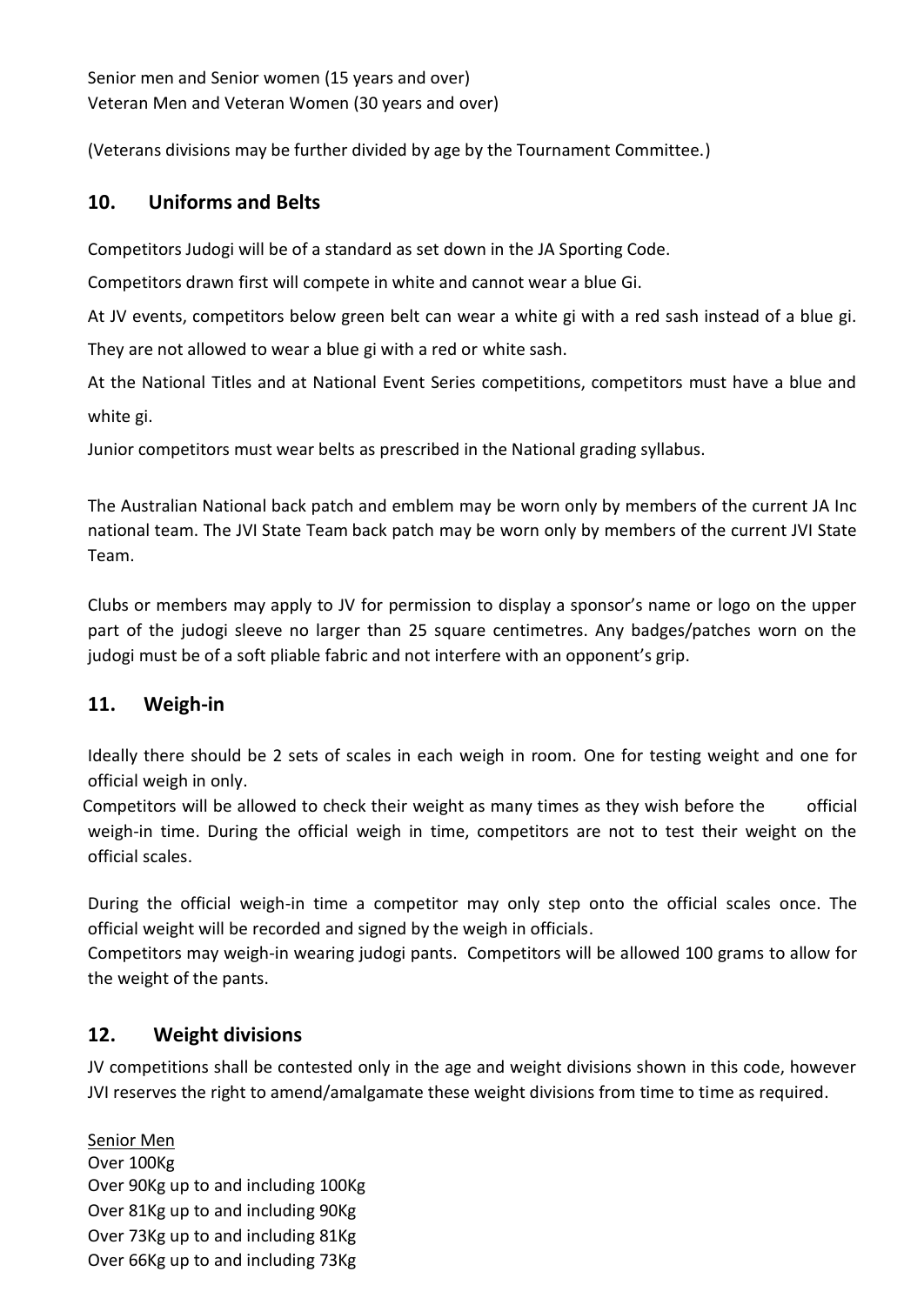Over 60Kg up to and including 66Kg Up to and including 60Kg Open, no weight restriction

#### Senior Women

Over 78Kg Over 70Kg up to and including 78Kg Over 63Kg up to and including 70Kg Over 57Kg up to and including 63Kg Over 52Kg up to and including 57Kg Over 48Kg up to and including 52Kg Up to and including 48Kg Open, no weight restriction

#### Junior Men

Over 100Kg Over 90Kg up to and including 100Kg Over 81Kg up to and including 90Kg Over 73Kg up to and including 81Kg Over 66Kg up to and including 73Kg Over 60Kg up to and including 66Kg Up to and including 60Kg Open, no weight restriction

#### Junior Women

Over 78Kg Over 70Kg up to and including 78Kg Over 63Kg up to and including 70Kg Over 57Kg up to and including 63Kg Over 52Kg up to and including 57Kg Over 48Kg up to and including 52Kg Up to and including 48Kg Open, no weight restriction

#### Cadet men

Over 90 Kg Over 81Kg up to and including 90Kg Over 73Kg up to and including 81Kg Over 66Kg up to and including 73Kg Over 60Kg up to and including 66Kg Over 55Kg up to and including 60Kg Over 50Kg up to and including 55Kg Up to and including 50Kg Open, no weight restriction

#### Cadet women

Over 70 Kg Over 63Kg up to and including 70Kg Over 57Kg up to and including 63Kg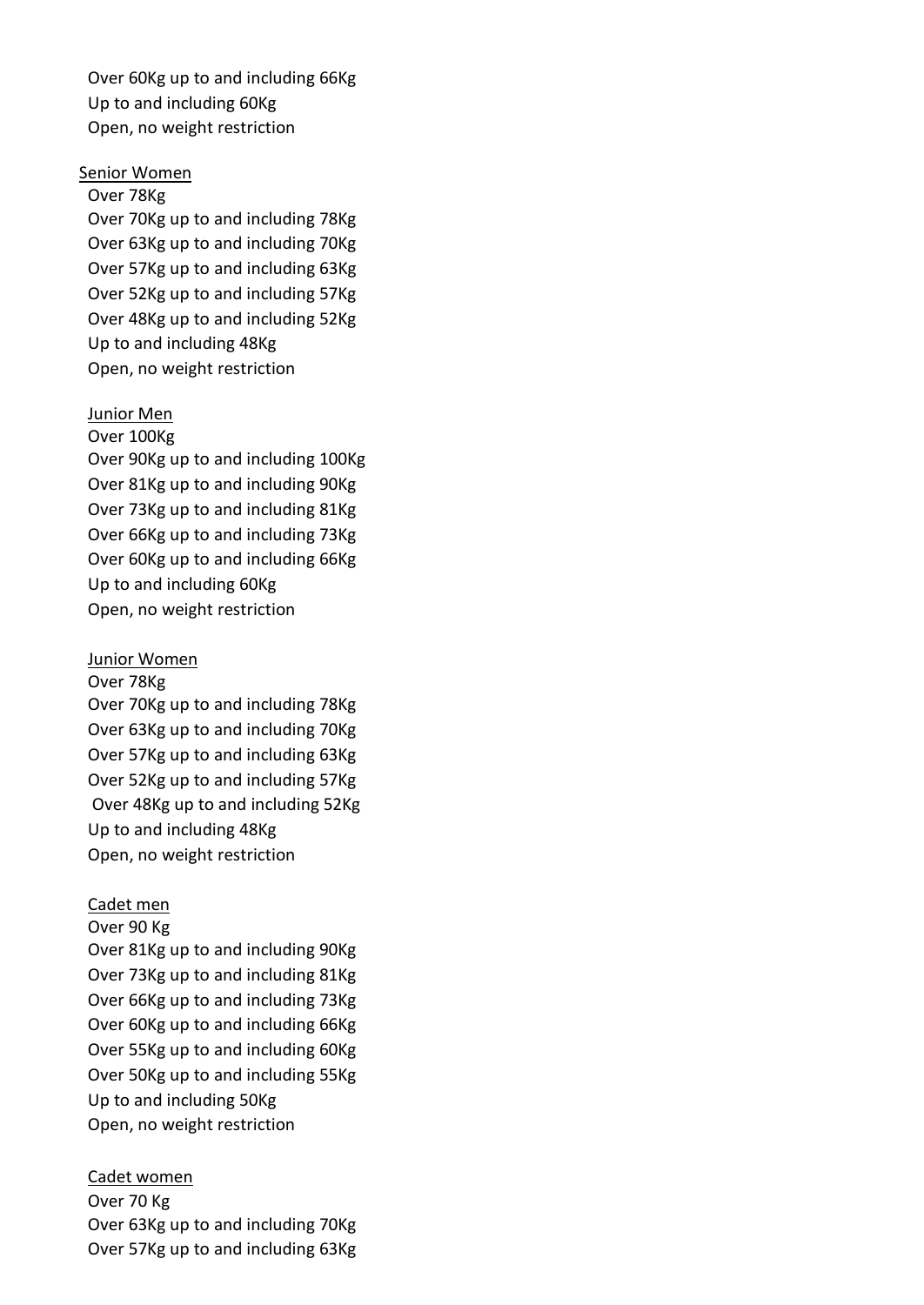Over 52Kg up to and including 57Kg Over 48Kg up to and including 52Kg Over 44Kg up to and including 48Kg Over 40Kg up to and including 44Kg Up to and including 40Kg Open, no weight restriction

#### Senior Boys

#### Over 66Kg

Over 60Kg up to and including 66Kg Over 55Kg up to and including 60Kg Over 50Kg up to and including 55Kg Over 45Kg up to and including 50Kg Over 40Kg up to and including 45Kg Over 36Kg up to and including 40Kg Over 32Kg up to and including 36Kg Up to and including 32Kg

#### Senior girls

#### Over 63Kg

Over 57Kg up to and including 63Kg Over 52Kg up to and including 57Kg Over 48Kg up to and including 52Kg Over 44Kg up to and including 48Kg Over 40Kg up to and including 44Kg Over 36Kg up to and including 40Kg Over 32Kg up to and including 36Kg Up to and including 32Kg

#### Junior boys

#### Over 50Kg

Over 46Kg up to and including 50Kg Over 42Kg up to and including 46Kg Over 38Kg up to and including 42Kg Over 34Kg up to and including 38Kg Over 30Kg up to and including 34Kg Over 27Kg up to and including 30Kg Over 24Kg up to and including 27Kg Up to and including 24Kg

#### Junior girls

#### Over 52Kg

Over 48Kg up to and including 52Kg Over 44Kg up to and including 48Kg Over 40Kg up to and including 44Kg Over 36Kg up to and including 40Kg Over 32Kg up to and including 36Kg Over 29Kg up to and including 32Kg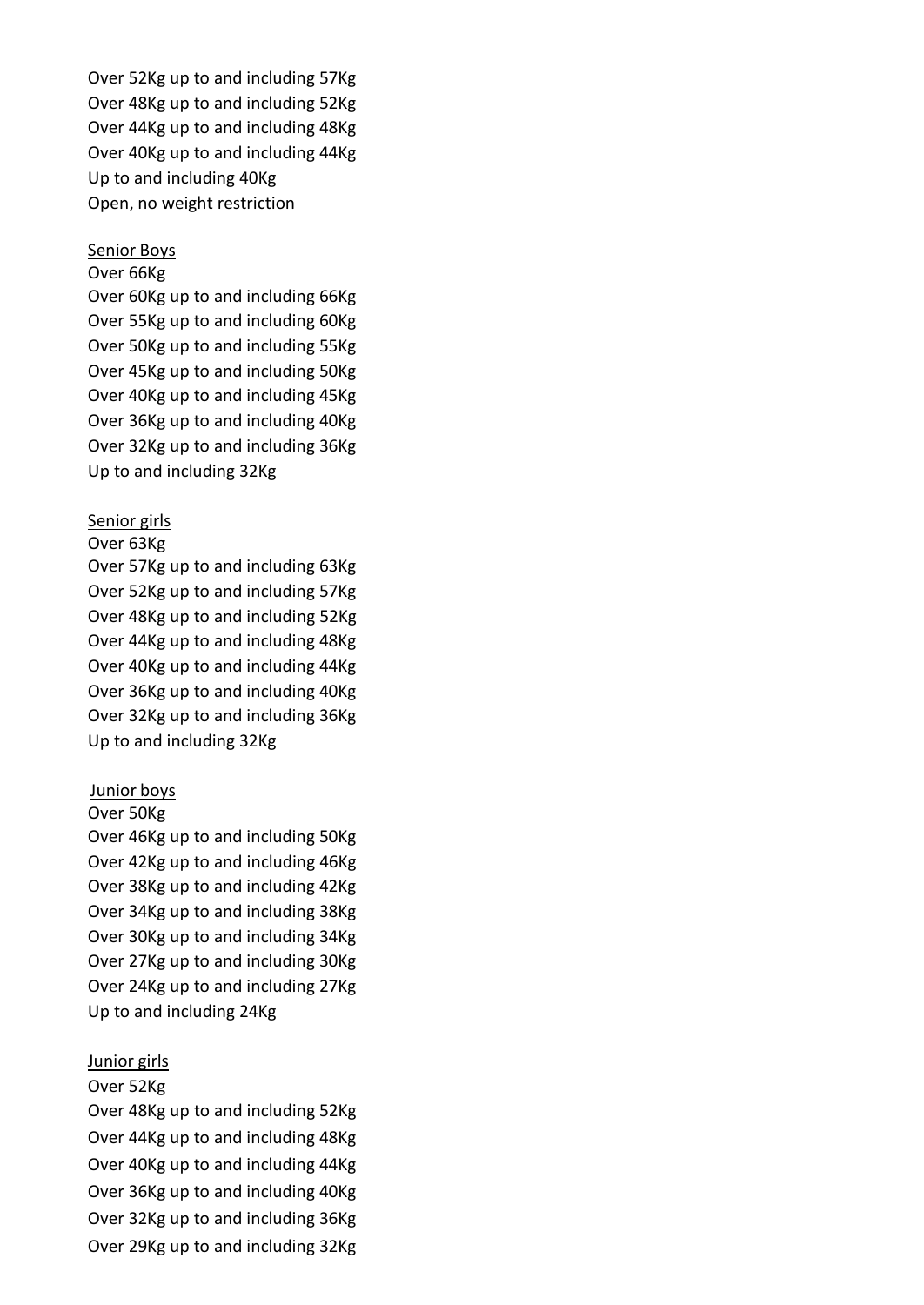Over 25Kg up to and including 29Kg Up to and including 25Kg

Boys and Girls under 9 years - [JA has no U 9 divisions at National Titles]

Over 51Kg Over 45Kg up to and including 51Kg Over 39Kg up to and including 45Kg Over 34Kg up to and including 39Kg Over 30Kg up to and including 34Kg Over 26Kg up to and including 30Kg Over 23Kg up to and including 26Kg Over 20Kg up to and including 23Kg Up to and including 20Kg

Veteran men [age groups may apply] Over 100Kg Over 90Kg up to and including 100Kg Over 81Kg up to and including 90Kg Over 73Kg up to and including 81Kg Over 66Kg up to and including 73Kg Over 60Kg up to and including 66Kg Up to and including 60Kg. Open, no weight restriction

 Veteran women [age groups may apply] Over 78Kg Over 70Kg up to and including 78Kg Over 63Kg up to and including 70Kg Over 57Kg up to and including 63Kg Over 52Kg up to and including 57Kg Over 48Kg up to and including 52Kg Up to and including 48Kg Open, no weight restriction

No Limits Weights and age groups as above JA No Limits Policy link - <https://www.ausjudo.com.au/nolimitsjudo>

## <span id="page-11-0"></span>**13. Rules and Penalties**

Refer to JA and IJF Refereeing handbook

For all age groups

A competitor, who is disqualified for behavior contrary to the 'Spirit of Judo', will be disqualified from the tournament.

## <span id="page-11-1"></span>**14. Contest duration**

matan time<br>Matangan time Veteran men and Women U 50 years and minutes Veteran men and Women over 50 years **2.5 minutes**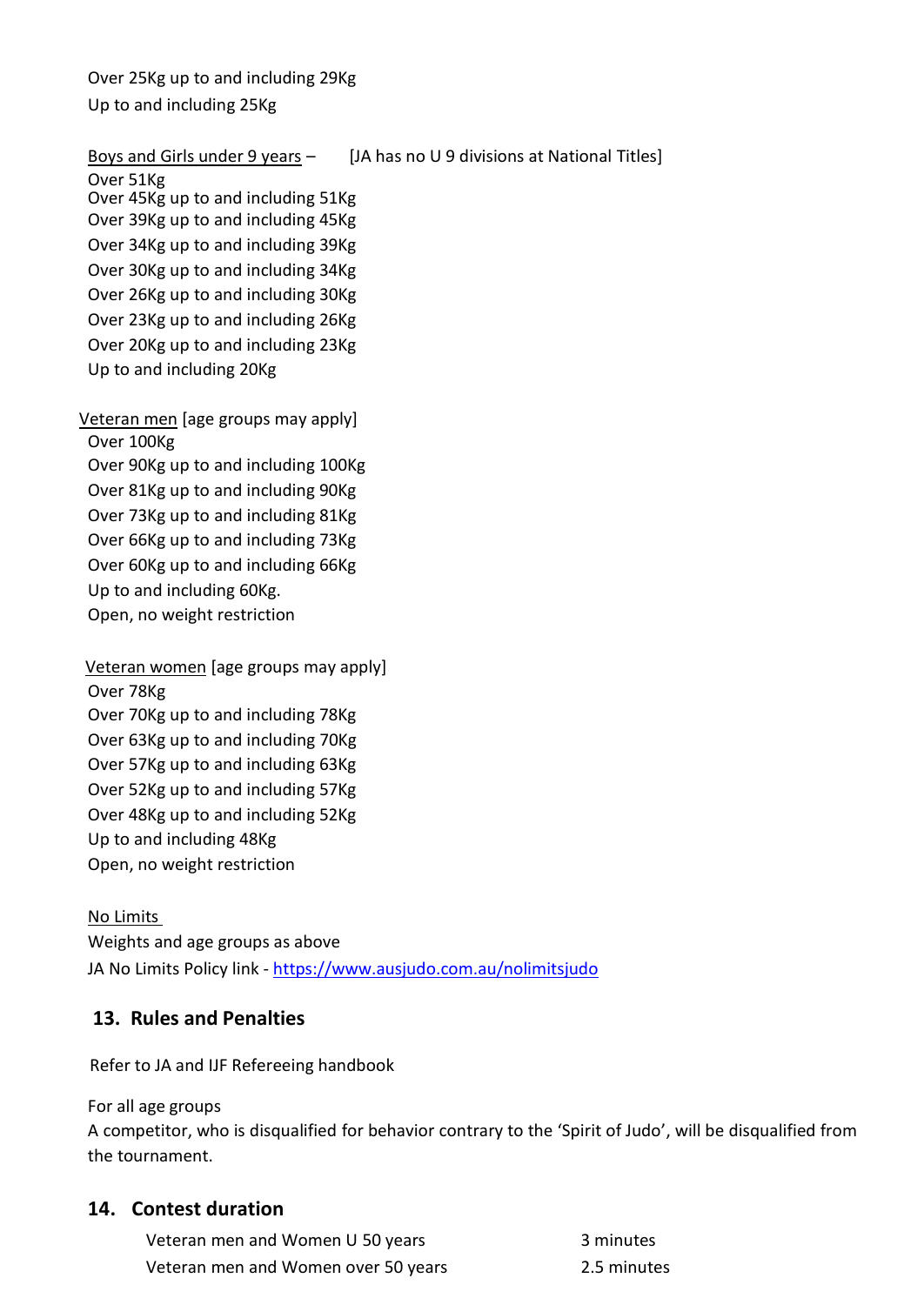| Senior Men             | 4 minutes |
|------------------------|-----------|
| Senior Women           | 4 minutes |
| Junior men             | 4 minutes |
| Junior Women           | 4 minutes |
| Cadets – Male          | 4 minutes |
| Cadets – Female        | 4 minutes |
| Senior Boys            | 3 minutes |
| Senior Girls           | 3 minutes |
| Junior Boys and Girls  | 3 minutes |
| Under 9 Boys and Girls | 2 minutes |

## Golden Score

For cadets and above, Golden Score [GS] time is unlimited.

Contest duration and Golden Score times for other age groups

| <b>Division</b>    | <b>Fight duration</b> | <b>Golden Score</b> |
|--------------------|-----------------------|---------------------|
| Senior Boys/Girls  | 3 minutes             | 3 minutes           |
| Junior Boys/Girls  | 2 minutes             | 2 minutes           |
| Under 9 Boys/Girls | 2 minutes             | 1 minute            |

For other age groups at the end of Golden score, if there is no clear winner, the winner will be decided by the Referees.

The hantei decision will be given when there 3 referees. In cases where there are only two referees running the contest, the winner will be decided by the most senior referee or centre referee if they have the same rank.

## Rest Times

The rest period for a competitor is defined as the time from when a player leaves the mat to the time the competitor is standing at the edge of the safety area.

The rest period is twice the length of contest time for the age group.

If the competitor entitled to a rest is ready and willing to fight, the fight will proceed.

## <span id="page-12-0"></span>**15. Referees and Table Referees**

The duties of the referees and judges are set out by the IJF Refereeing Rules.

The officiating referees for each contest are be appointed by the JV Referees Commission.

The Referees uniform consists of black socks, college grey trousers, a white shirt, a dark blue tie and a black jacket with the appropriate badge on the left top breast pocket. Referees may wear their appropriate State, National, or IJF tie.

In hot weather the jacket may be left off at the discretion of the Chair of the JV Referees Commission. The JV Referees Commission has the option of all referees wearing the JV referee polo shirt. The Referees Commission will notify referees in advance if they need to wear the polo shirt.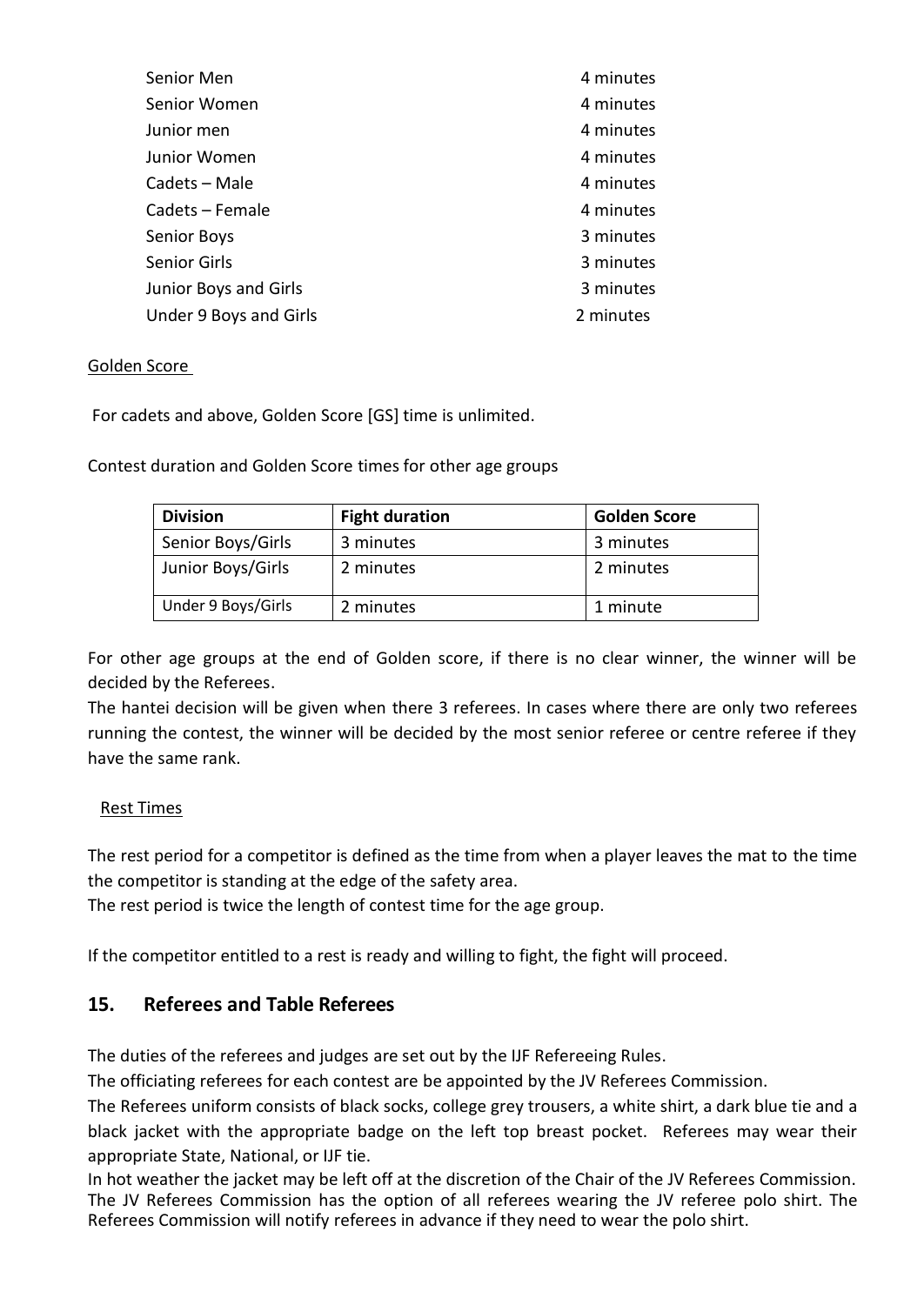## <span id="page-13-0"></span>**16. Timekeepers, Scorers and Recorders**

The duties of the timekeepers, scorers and recorders are set down in the JA Sporting Code –

## **Item 8 JA Sporting Code**

The scorers, timekeepers and recorders will be separated from spectators, players and coaches using bollards.

JV should have manual back up for scoring or time keeping in case there is a power failure.

JV can run tournament using with manual scoring, time keeping and draw progression if the IT system is not available or not functioning.

## <span id="page-13-1"></span>**17. Draw procedures**

The aim of competition is to give each entrant at least 2 fights. To facilitate this, weight divisions should be optimised with pools of 4 or 5.

Where entry is only 5 or less the pool will be run as Round Robin.

In a division of 2, a 'best of 3' will apply.

For six or more contestants in a weight division a double elimination with repechage will be conducted to guarantee at least two contests for each competitor.

The draw will be conducted using the JV Draw program which ensures the following conditions are adhered to.

Competitors will be drawn randomly with the following exceptions.

i) Round robin: Competitors from the same club will be drawn to compete as early as possible in the draw.

ii) Double elimination with repechage: Competitors from the same club will be drawn to compete as late in the draw as possible.

The contest order in a double elimination pool will ensure that the bronze medal contests occur before the gold medal contest.

## Deciding the winner in a round robin

Where both contestants have equal scores the winner is decided by a count back to determine which competitor had the lowest total contest time.

## One or two contestants in a weight division

Wherever possible the draw personnel should amalgamate weight divisions to avoid one or two contestants in a weight division. In cases of two contestants, the contestants will compete in a 'best of three' match.

## <span id="page-13-2"></span>**18. Discipline**

The discipline rules in the JA Sporting Code will be used to deal with any disciplinary matters on the day.

Any complaints from Coaches on Refereeing matters should be directed to the Tournament Director or the Tournament Directors nominee.

Coaches, managers and players cannot directly approach Referees.